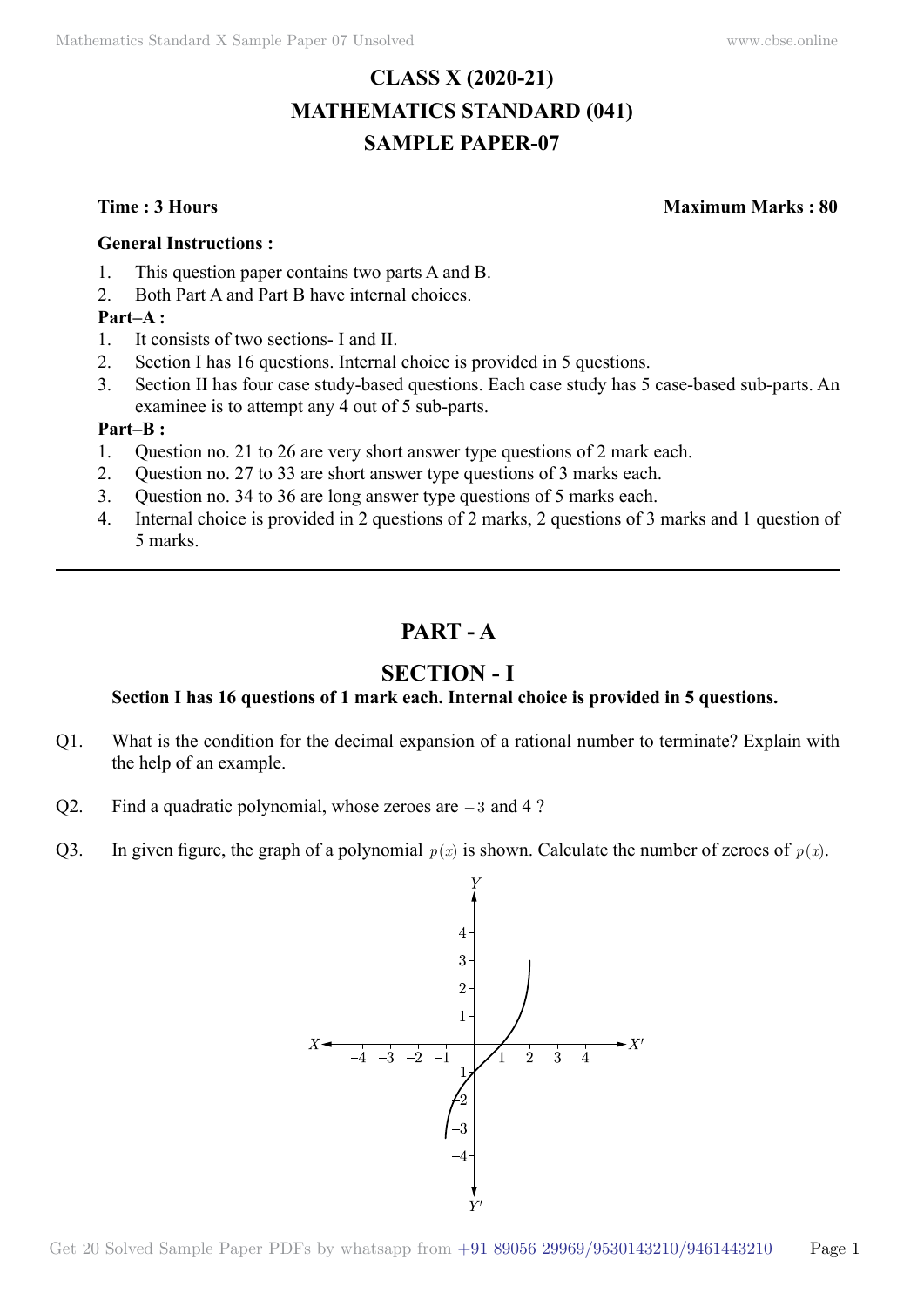Q4. Find the roots of the quadratic equation  $\sqrt{3} x^2 - 2x - \sqrt{3} = 0$ 

 **O**

Find the value of *k*, for which one root of the quadratic equation  $kx^2 - 14x + 8 = 0$  is six times the other.

Q5. Is series  $\sqrt{3}, \sqrt{6}, \sqrt{9}, \sqrt{12}$ ,.... an AP? Give reason.

 **O**

What is the next term of an AP  $\sqrt{7}$ ,  $\sqrt{28}$ ,  $\sqrt{63}$ ,....?

Q6. In Figure, *DE* || *BC*. Find the length of side *AD*, given that  $AE = 1.8$  cm,  $BD = 7.2$  cm and  $CE = 5.4$  cm.



- Q7. If the mid-point of the line segment joining the points  $A(3, 4)$  and  $B(k, 6)$  is  $P(x, y)$  and  $x + y 10 = 0$ , find the value of *k* .
- Q8. The ordinate of a point *A* on y-axis is 5 and *B* has co-ordinates  $(-3, 1)$ . Find the length of *AB*.
- Q9. If  $sec θ · sin θ = 0$ , then find the value of  $θ$ .
- Q10. If *A* and *B* are acute angles and  $\sin A = \cos B$ , then find the value of  $A + B$ .
- Q11. If  $tan(A + B) = \sqrt{3}$  and  $tan(A B) = \frac{1}{\sqrt{3}}$ ,  $A > B$ , then the value of *A* is .........
- Q12. Two tangents making an angle of  $60^{\circ}$  between them are drawn to a circle of radius  $\sqrt{3}$  cm, then find the length of each tangent.

 **O**

In figure, *AP* and *BP* are tangents to a circle with centre *O*, such that  $AP = 5$  cm and  $\angle APB = 60^{\circ}$ . Find the length of chord *AB* .

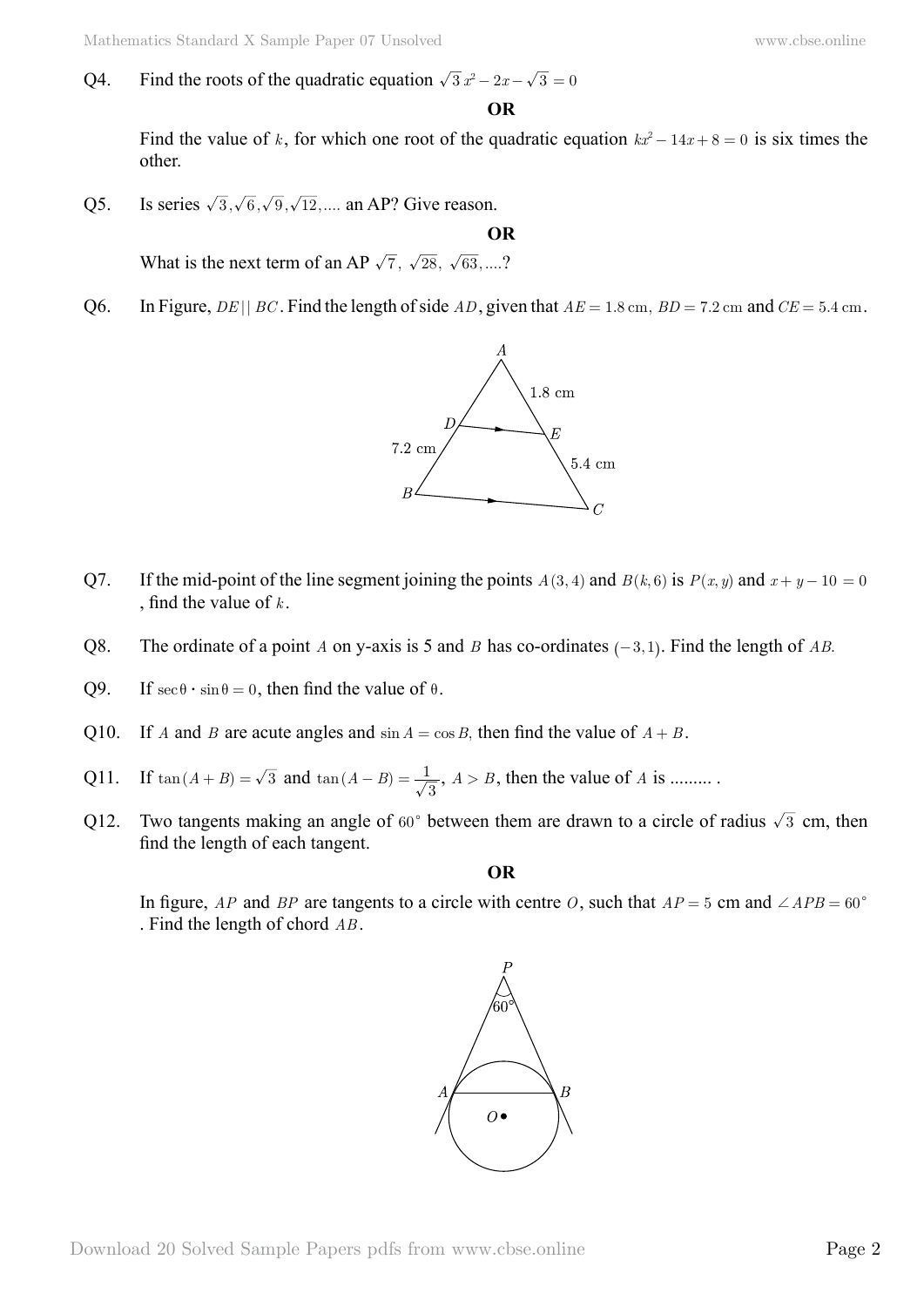Q13. Two coins of diameter 2 cm and 4 cm respectively are kept one over the other as shown in the figure, find the area of the shaded ring shaped region in square cm.



 **O**

The diameter of two circle with centre *A* and *B* are 16 cm and 30 cm respectively. If area of another circle with centre *C* is equal to the sum of areas of these two circles, then find the circumference of the circle with centre *C*.

- Q14. The radii of two cylinders are in the ratio  $2 \div 3$  and their heights are in the ratio  $5 \div 3$ , find the ratio of their volumes.
- Q15. Find the mean of the data using an empirical formula when it is given that mode is 50.5 and median in  $45.5$ .
- Q16. Cards marked with number 3, 4, 5, ..........., 50 are placed in a box and mixed thoroughly. A card is drawn at random from the box. Find the probability that the selected card bears a perfect square number.

#### **O**

20 tickets, on which numbers 1 to 20 are written, are mixed thoroughly and then a ticket is drawn at random out of them. Find the probability that the number on the drawn ticket is a multiple of 3 or 7.

# **Section II**

## **Case study-based questions are compulsory. Attempt any 4 sub parts from each question. Each question carries 1 mark.**

Q17. The Republic Day parade, first held in 1950, has been a yearly ritual since. The parade marches from the Rashtrapati Bhawan along the Rajpath in New Delhi. Several regiments of the army, navy, and air force, along with their bands, march to India Gate. The parade is presided over by the President of India, who is the Commander-in-Chief of the Indian Armed Forces. As he unfurls the tricolour, the national anthem is played. The regiments of the Armed Forces then start their march past. Prestigious awards like Kirti Chakra, Ashok Chakra, Paramvir Chakra and Vir Chakra are given out by the President. Nine to twelve different regiments of the Indian Army, in addition to the Navy and Air Force march toward India Gate along with their bands. Contingents of paramilitary forces and other civil forces also participate in the parade.

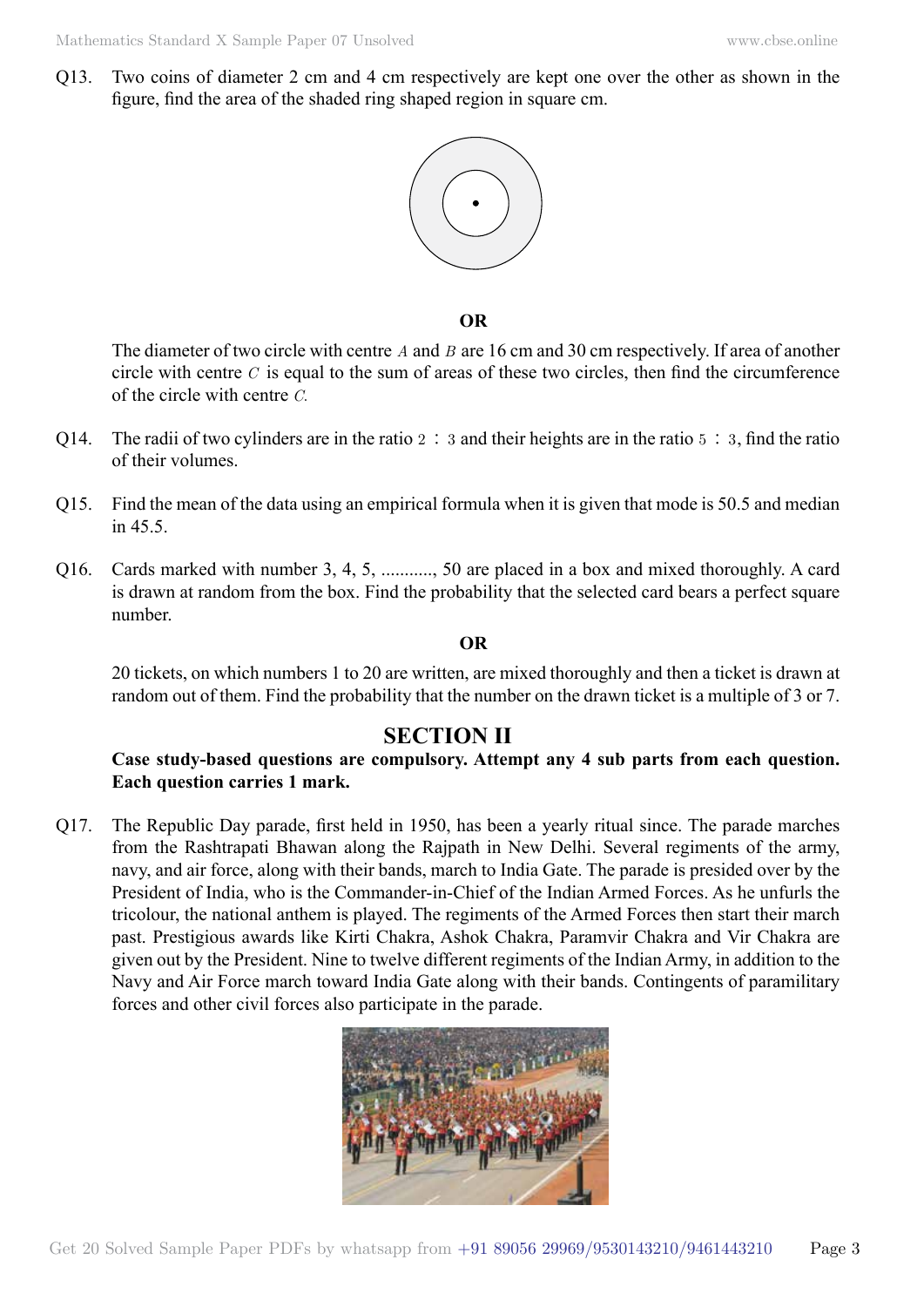- On 71th republic day parade, captain RS Meel is planing for parade of following two group:
- (a) First group of Army troops of 624 members behind an army band of 32 members.
- (b) Second group of CRPF troops with 468 soldiers behind the 228 members of bikers.

These two groups are to march in the same number of columns. This sequence of soldiers is followed by different states Jhanki which are showing the culture of the respective states.

**(i)** What is the maximum number of columns in which the army troop can march?

- (a) 8 (b) 16
- (c) 4 (d) 32

**(ii)** What is the maximum number of columns in which the CRPF troop can march?

- (a) 4 (b) 8
- (c) 12 (d) 16
- **(iii)** What is the maximum number of columns in which total army troop and CRPF troop together can march past?

| $(a)$ 2 | $(b)$ 4 |
|---------|---------|
| $(c)$ 6 | $(d)$ 8 |

- **(iv)** What should be subtracted with the numbers of CRPF soldiers and the number of bikers so that their maximum number of column is equal to the maximum number of column of army troop?
	- (a) 4 Soldiers and 4 Bikers (b) 4 Soldiers and 2 Bikers (c) 2 Soldiers and 4 Bikers (d) 2 Soldiers and 2 Bikers
- **(v)** What should be added with the numbers of CRPF soldiers and the number of bikers so that their maximum number of column is equal to the maximum number of column of army troop?
	-
	- (a) 4 Soldiers and 4 Bikers (b) 12 Soldiers and 12 Bikers
	- (c) 6 Soldiers and 6 Bikers (d) 12 Soldiers and 6 Bikers
- 
- Q18. Dipesh bought 3 notebooks and 2 pens for Rs. 80. His friend Ramesh said that price of each notebook could be Rs. 25. Then three notebooks would cost Rs.75, the two pens would cost Rs. 5 and each pen could be for Rs. 2.50. Another friend Amar felt that Rs. 2.50 for one pen was too little. It should be at least Rs. 16. Then the price of each notebook would also be Rs.16.



Aditya also bought the same types of notebooks and pens as Dipesh. He paid 110 for 4 notebooks and 3 pens.

- **(i)** Whether the estimation of Ramesh and Amar is applicable for Aditya?
	- (a) Ramesh's estimation is wrong but Amar's estimation is correct.
	- (b) Ramesh's estimation is correct but Amar's estimation is wrong.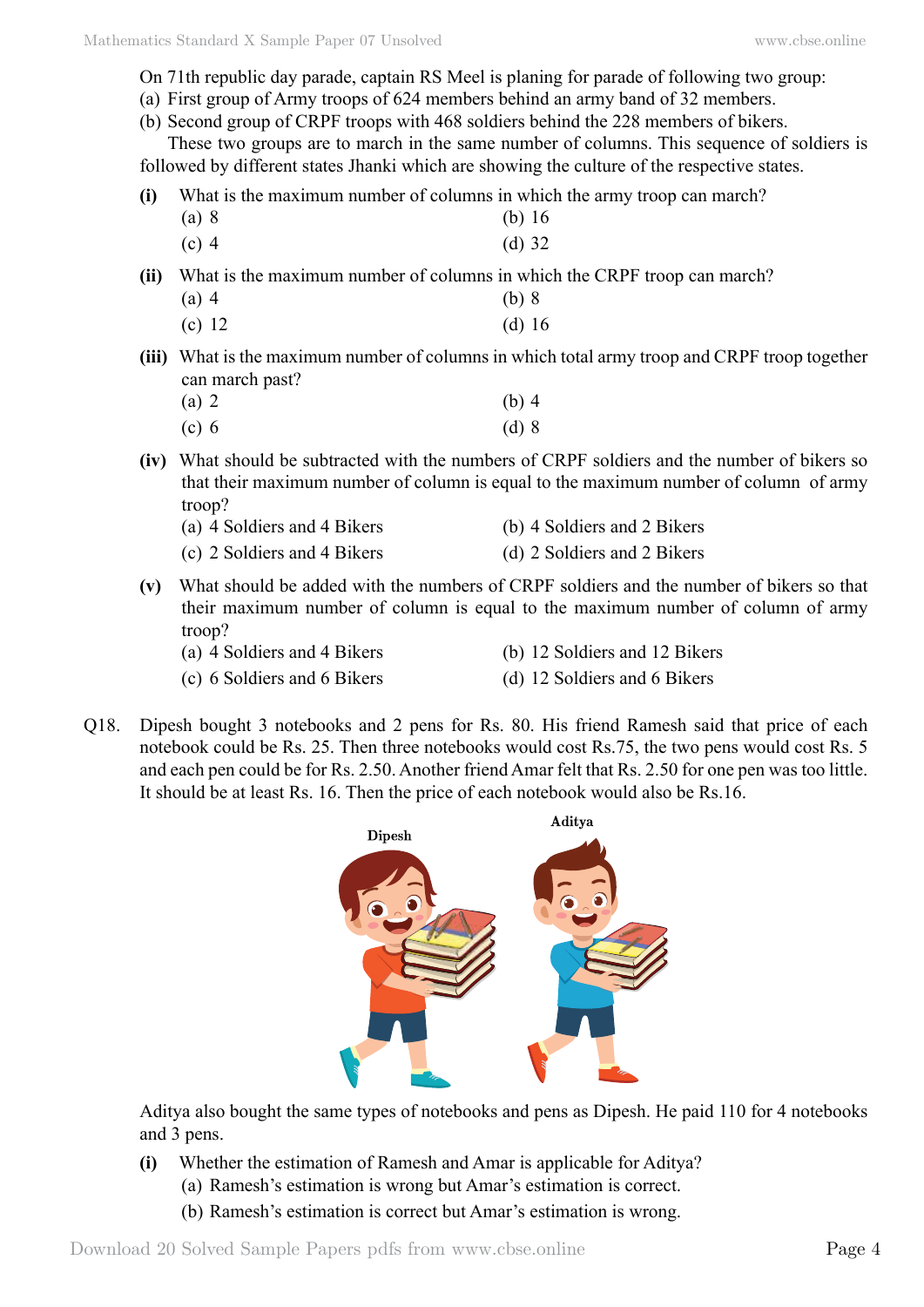- (c) Both estimation are correct.
- (b) Ramesh's estimation is wrong but Amar's estimation is also wrong.
- (ii) Let the cost of one notebook be  $x$  and that of pen be  $y$ . Which of the following set describe the given problem ?

|     | (a) $2x+3y=80$ and $3x+4y=110$                                                     | (b) $3x + 2y = 80$ and $4x + 3y = 110$ |
|-----|------------------------------------------------------------------------------------|----------------------------------------|
|     | (c) $2x+3y=80$ and $4x+3y=110$                                                     | (d) $3x+2y=80$ and $3x+4y=110$         |
|     | (iii) What is the exact cost of the notebook?                                      |                                        |
|     | (a) Rs 10                                                                          | (b) $\text{Rs } 20$                    |
|     | $(c)$ Rs 16                                                                        | (d) $\text{Rs } 24$                    |
|     | (iv) What is the exact cost of the pen?                                            |                                        |
|     | (a) Rs 10                                                                          | (b) $\text{Rs } 20$                    |
|     | $(c)$ Rs 16                                                                        | (d) Rs $24$                            |
| (v) | What is the total cost if they purchase the same type of 15 notebooks and 12 pens. |                                        |
|     | (a) $Rs 410$                                                                       | (b) $\text{Rs } 200$                   |

- (c) Rs 420 (d) Rs 240
- Q19. Ajay, Bhigu and Colin are fast friend since childhood. They always want to sit in a row in the classroom . But teacher doesn't allow them and rotate the seats row-wise everyday. Bhigu is very good in maths and he does distance calculation everyday. He consider the centre of class as origin and marks their position on a paper in a co-ordinate system. One day Bhigu make the following diagram of their seating position.



| (i)   | What are the coordinates of point A?         |                 |  |  |
|-------|----------------------------------------------|-----------------|--|--|
|       | $(a)$ $(2, 2)$                               | (b) $(2,-2)$    |  |  |
|       | (c) $(-2, 2)$                                | (d) $(-2,-2)$   |  |  |
| (ii)  | What is the distance of point A from origin? |                 |  |  |
|       | (a) 8                                        | (b) $2\sqrt{2}$ |  |  |
|       | $(c)$ 4                                      | (d) $4\sqrt{2}$ |  |  |
| (iii) | What is the distance between $A$ and $B$ ?   |                 |  |  |
|       | (a) $3\sqrt{19}$                             | (b) $3\sqrt{5}$ |  |  |
|       | (c) $\sqrt{17}$                              | (d) $2\sqrt{5}$ |  |  |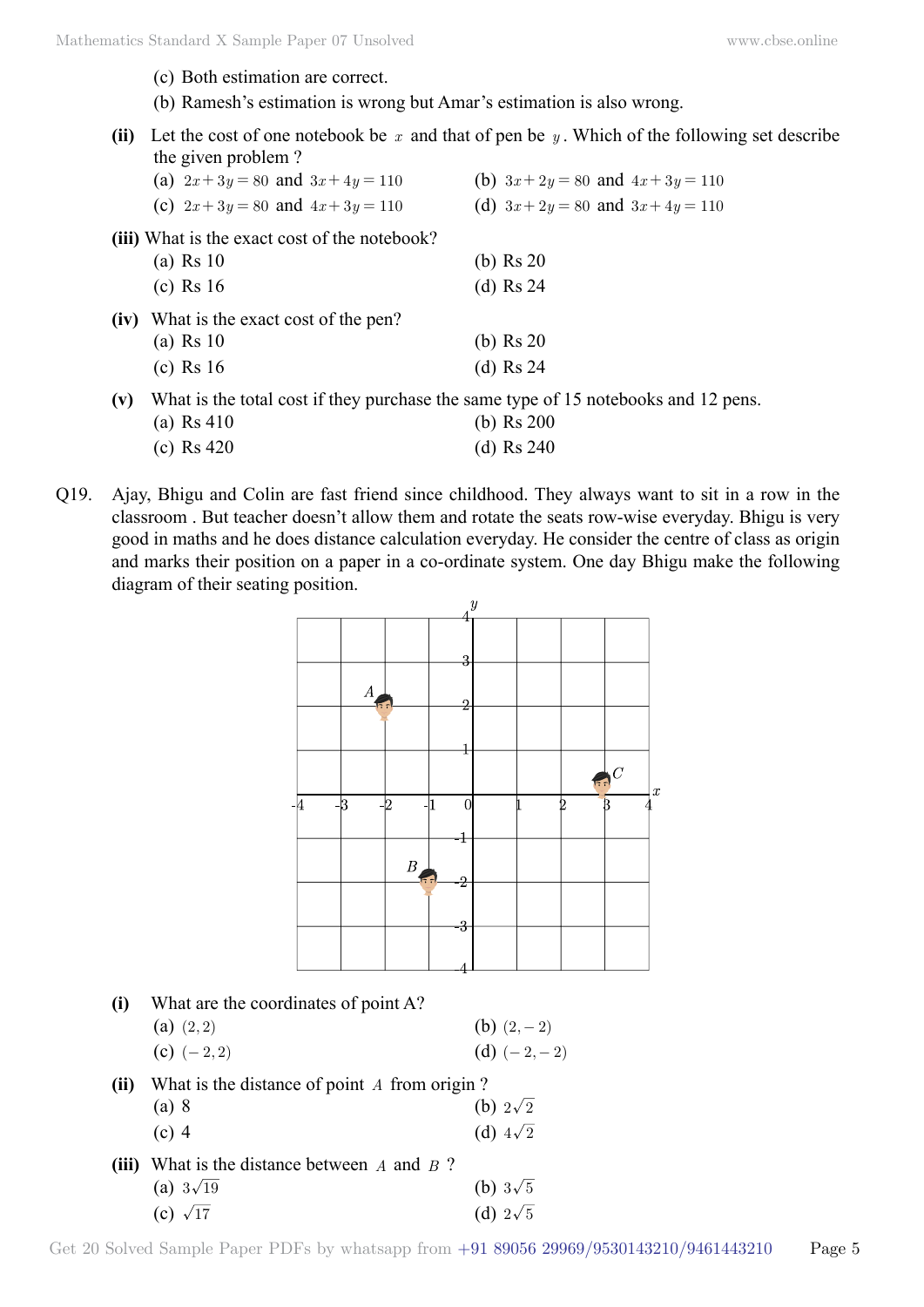- **(iv)** What is the distance between *B* and *C* ? (a)  $3\sqrt{19}$  (b)  $3\sqrt{5}$ (c)  $2\sqrt{17}$  (d)  $2\sqrt{5}$
- (v) A point *D* lies on the line segment between points *A* and B such that  $AD : DB = 4 : 3$ . What are the the coordinates of point *D* ?

| (a) $\left(\frac{10}{7}, \frac{2}{7}\right)$ |                                                | (b) $\left(\frac{2}{7},\frac{7}{7}\right)$    |  |  |
|----------------------------------------------|------------------------------------------------|-----------------------------------------------|--|--|
|                                              | (c) $\left(-\frac{10}{7}, -\frac{2}{7}\right)$ | (d) $\left(-\frac{2}{7}, -\frac{7}{7}\right)$ |  |  |

Q20. Radio towers are used for transmitting a range of communication services including radio and television. The tower will either act as an antenna itself or support one or more antennas on its structure, including microwave dishes. They are among the tallest human-made structures. There are 2 main types: guyed and self-supporting structures.

On a similar concept, a radio station tower was built in two sections *A* and *B* . Tower is supported by wires from a point *O* . Distance between the base of the tower and point *O* is 36 m. From point *O*, the angle of elevation of the top of section *B* is  $30^{\circ}$  and the angle of elevation of the top of section  $A$  is  $45^\circ$ .



Download 20 Solved Sample Papers pdfs from [www.cbse.online](http://www.cbse.online) Page 6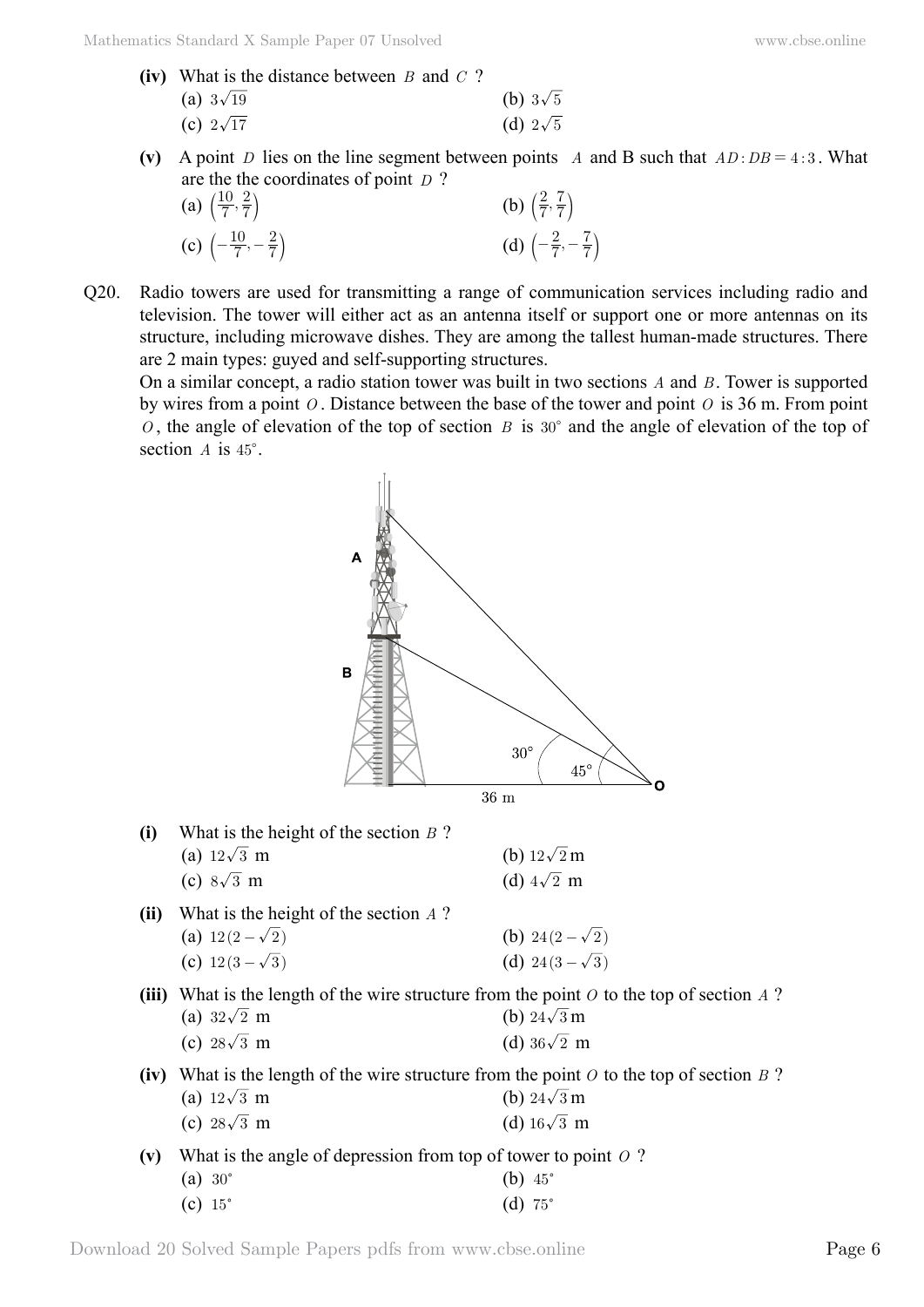# **Part - B**

## **All questions are compulsory. In case of internal choices, attempt anyone.**

- Q21. If *m* and *n* are the zeroes of the polynomial  $3x^2 + 11x 4$ , find the value of  $\frac{m}{n}$  $+\frac{n}{m}$ .
- Q22. In the figure given below, *ABCD* is a rectangle. Find the values of *x* and *y* .
- Q23. Find the roots of the following quadratic equation :  $(x+3)(x-1) = 3\left(x-\frac{1}{3}\right)$
- Q24. In a rectangle *ABCD*, *E* is a point on *AB* such that  $AE = \frac{2}{3}AB$ . If  $AB = 6$  km and  $AD = 3$  km, then find *DE*.
- Q25. Show that :  $\frac{\cos^2(45^\circ + \theta) + \cos^2(45^\circ \theta)}{\tan(60^\circ + \theta)\tan(30^\circ \theta)}$  $\tan (60^\circ + \theta) \tan$  $\cos^2(45^\circ + \theta) + \cos$  $\frac{f^2(45^\circ + \theta) + \cos^2(45^\circ - \theta)}{\tan(60^\circ + \theta)\tan(30^\circ - \theta)} = 1$  $\int^{\circ} + \theta \, \tan(30^{\circ})$  $\degree + \theta$  +  $\cos^2(45^\circ)$  $\theta$ ) tan (30°  $\theta$  $\theta)+\cos^2(45^\circ-\theta$  $+\theta$ ) +  $\cos^2(45^\circ - \theta)$ <br>  $+\theta$ ) tan  $(30^\circ - \theta)$

#### **O**

If  $cos(40^\circ + x) = sin 30^\circ$ , find the value of *x*.

Q26. Find the unknown values in the following table :

| <b>Class Interval</b> | Frequency      | <b>Cumulative</b><br>Frequency |
|-----------------------|----------------|--------------------------------|
| $0 - 10$              | 5              | 5                              |
| $10 - 20$             |                | $x_1$                          |
| $20 - 30$             | x <sub>2</sub> | 18                             |
| $30 - 40$             | 5              | $x_3$                          |
| $40 - 50$             | $x_4$          | 30                             |

 **O**

Calculate the median from the following data :

| <b>Marks</b>       | $0 - 10$                 | $10 - 20$ | $20 - 30$ | $30 - 40$ | $40 - 50$ |
|--------------------|--------------------------|-----------|-----------|-----------|-----------|
| Number of Students | $\overline{\phantom{0}}$ |           | 30        |           |           |

Q27. If  $\alpha$  and  $\beta$  are the zeroes of the polynomial  $f(x) = x^2 - 4x - 5$  then find the value of  $\alpha^2 + \beta^2$ 

 **O**

Find the quadratic polynomial, the sum and product of whose zeroes are  $-3$  and 2 respectively. Hence find the zeroes.

Q28. Show that the sum of all terms of an AP whose first term is *a* , the second term is *b* and last term is *c*, is equal to  $\frac{(a+c)(b+c-2a)}{2(b-a)}$  $b - a$  $a + c$ )  $(b + c - 2a)$ 2 2 −  $+ c$ )  $(b + c -$ 

 **O**

If in an AP, the sum of first *m* terms is *n* and the sum of its first *n* terms is *m*, then prove that the sum of its first  $(m + n)$  terms is  $-(m + n)$ .

Q29. Two right triangles *ABC* and *DBC* are drawn on the same hypotenuse *BC* and on the same side of *BC*. If *AC* and *BD* intersect at *P*, prove that  $AP \times PC = BP \times DP$ .